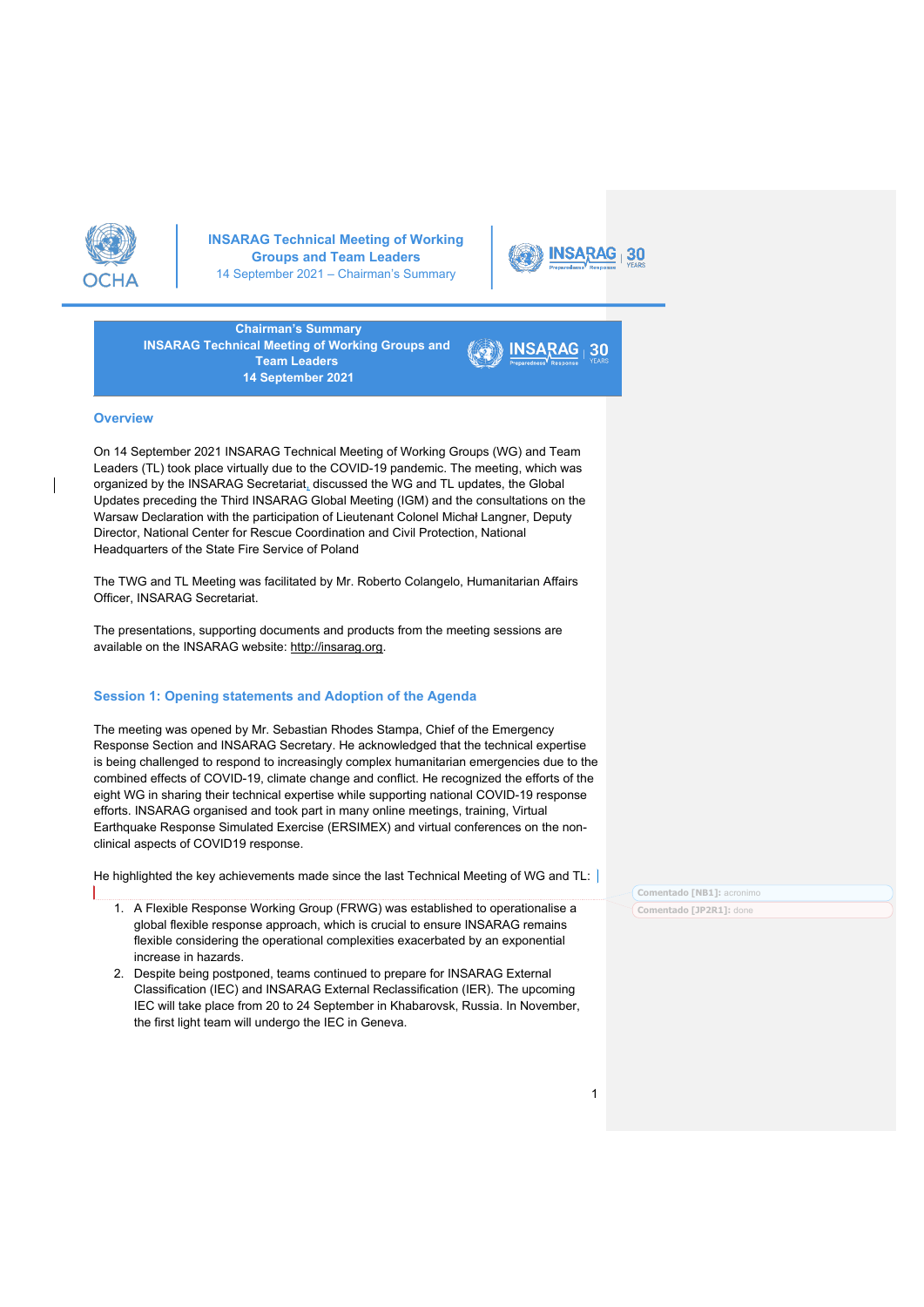



3. INSARAG Coordination Management System (ICMS) welcomed the role of Member States in contributing to the multiyear system and licencing arrangements, which will make the system financially effective for the future. This reiterates the importance of continuing to improve the ICMS based on lessons learnt, for instance during the deployment to Lebanon and Haiti.

Mr. Sebastian Rhodes Stampa remarked on the importance of the localization agenda to enhance frontline response coordination and bring INSARAG's methodologies closer to the people we serve. Over the years, the network has enhanced the capabilities of local communities through the First Response Programme (FRP) and National Accreditation Process (NAP).

He informed that the TWG supported the virtual Urban Search and Rescue (USAR) coordination first responders training which is essential to ensure INSARAG remains efficient while being unable to train on the ground. He reiterated his gratitude to the Medical Working Group (MWG) for their ongoing collaboration with the World Health Organization (WHO) and Emergency Medical Teams (EMT) for the Joint Statement, which has been an invaluable resource to streamline INSARAG's methodologies and field response coordination during the COVID-19.

In commemoration of the past 30 years, INSARAG has been developing its Guidelines that will serve as a universal language across all teams. The Guidelines are a key instrument that has helped INSARAG evolve over the decades and will help the network adapt to future challenges. The INSARAG Secretary addressed the upcoming IGM on 06 October hosted by Poland and expressed the importance of the endorsement of the Warsaw Declaration which is a fundamental step towards reinforcing the mandate of saving lives where it matters most. He expressed his sincere gratitude to all WG and TL for their hard work during these challenging times and wished participants an engaging meeting.

## **Session 2: Working Groups and INSARAG Secretariat Updates**

Mr. Roberto Colangelo introduced Session two and the Co-Chairs of the eight WG (1) Flexible Response WG, (2) IEC/R WG, (3) Information Management WG, (4) Light Team WG, (5) Medical WG, (6) National Accreditation WG, (7) Training WG, (8) Transitional Guidelines Review WG, for them to provide an update on their progress and work plans for 2021/2022.

1. Flexible Response Working Group:

The two FRWG Co-Chairs introduced the recently constituted WG and its structure. The FRWG is divided into three Sub-WGs: Global Position (Sub-WG Co-Chairs Mr. Thomas Zeiter and Mr. Otty Rusinarsetyo), Disaster Assessment Coordination Centre (DACC) (Sub-WG Co-Chairs Ms. Solveig Thorvaldsdottir and Mr. Joshua Macabuag) and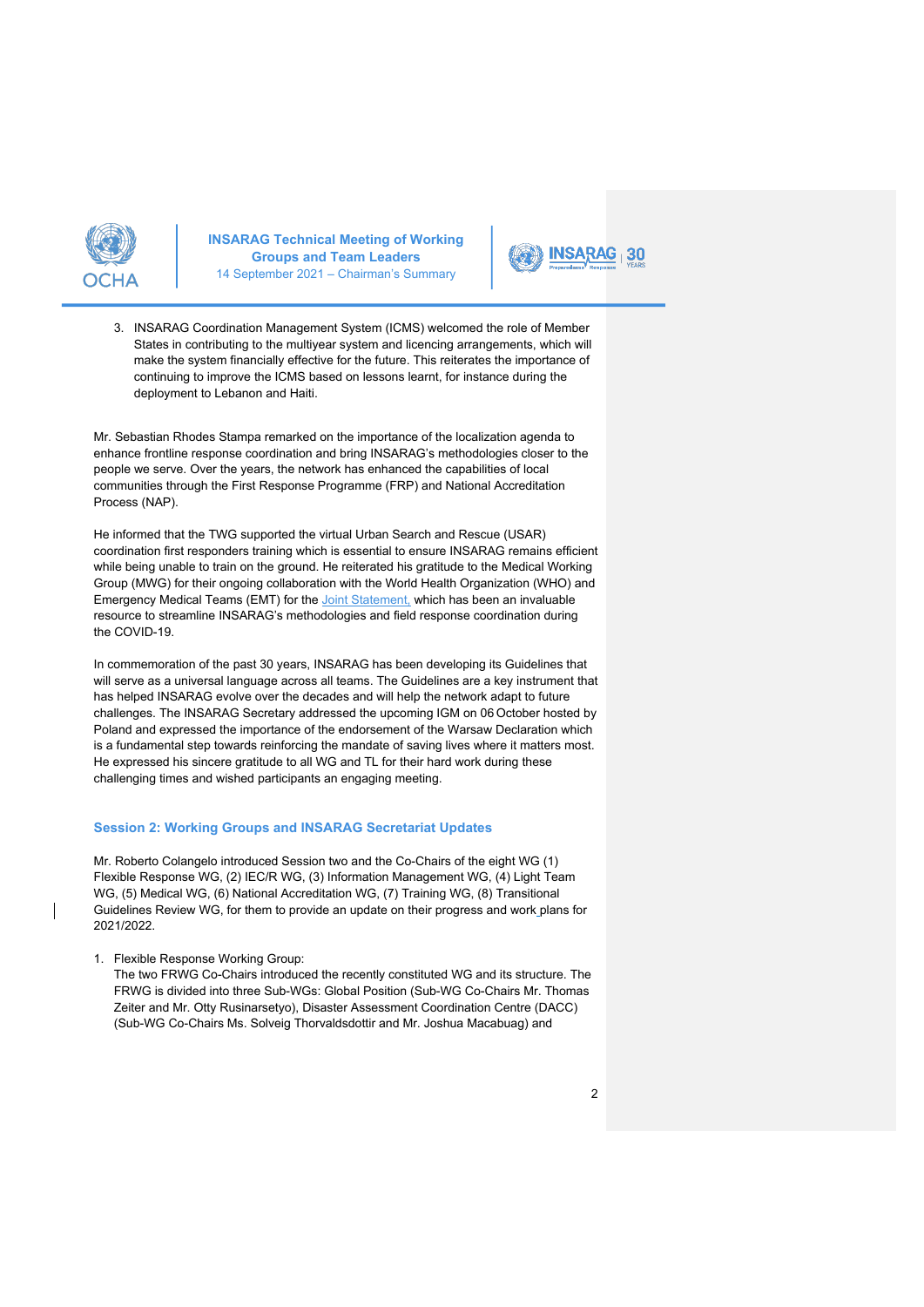



Cultural Heritage (Sub-WG Co-Chairs Ms. Jing Wang and Ms. Aparna Tandon). The FRWG will be composed of 53 members in total, with 17% of women.

2. INSARAG External Classification and Reclassification Working Group: Mr. Dewey Perks, IEC/R WG Co-Chair, stated the complexity of working due to the COVID 19. He expressed his concern with the issues regarding the list of 2021 classifiers, together with the necessity to receive clarification on the IEC & IER WG Terms of Reference (ToRs).

Ms. Marie Mure, from the INSARAG Secretariat, reflected on the challenges imposed by the COVID-19 pandemic on the IEC/Rs since March 2020, namely, the IEC/R postponement of two years. INSARAG Secretariat with the approval of the INSARAG Steering Group (ISG) Meeting extended for two years the classification validity. Given these challenges, the selection of classifiers will be wider for each classification to ensure its progress. The INSARAG Secretariat will aim to complete 12 classifications/reclassifications per year, giving priority to classifications from last year which have been postponed. She thanked the network for the strong support to the call for applications for the roster of classifiers per region sent at the beginning of 2021 and encouraged the teams waiting to be classified to reconfirm their participation.

## 3. Information Management Working Group:

Mr. Jeff Maunder, Information Management WG (IMWG) Co-Chair, informed the participants about the completion of the ESRI USAR licenses which have already been delivered to all classified teams together with the regional training virtual sessions. The IMWG is working together with the Training WG in a subgroup to update the USAR Coordination Cell (UCC) manual and to incorporate ICMS into UCC training. Moreover, ICMS 2.0 was delivered to two of the three regions and will have ICMS 2.0 delivered to all classified teams by the end of September 2021. He highlighted the attention received from UN partners by ICMS in Beirut and Haiti, where it was activated. The work plan for 2021/2022 presented by Mr. Jeff Maunder will continue to review and update the ICMS training material, explore the possibilities to work with UN partners around information sharing and integration coming from ICMS and progress in the integration of Unmanned Aerial Systems imagery into the INSARAG information systems environments. He highlighted how once ICMS is implemented on all classified teams they will be working on a Mentor concept for NAP teams. Mr. Peter Wolff, the Co-Chair, encouraged the network to work together to progress on the financing of ICMS, due to the high value of the system, and thanked the Netherlands for sponsoring ICMS for the past two years.

4. Light Team Working Group:

Mr. Rob Davis, Light Team WG (LTWG) Co-Chair, underlined how COVID 19 has affected the progress of the WG on the planned IECs. They informed the participants of the completion of the Classified Light USAR IEC assurance process approved by INSARAG. Regarding the first classification, Mr. Rob Davis highlighted the importance of the first light team classification for the quality assurance process, the @Fire team from Germany will undergo the process in November 2021.

**Comentado [NB3]:** normalmente en los titulos no va las abreviaciones, se pone el nombre entero. sugiero pongas el nombre del grupo cuando pones co-chair, porque asi solo queda raro, por ej aqui podrias poner information management working group (imwg) co-chair,. fijate antes de poner el acronimo tambien que no este mencionado antes como es el caso por ej de frwg y iec/r

**Comentado [JFP4R3]:** Done

**Comentado [JFP5R3]:**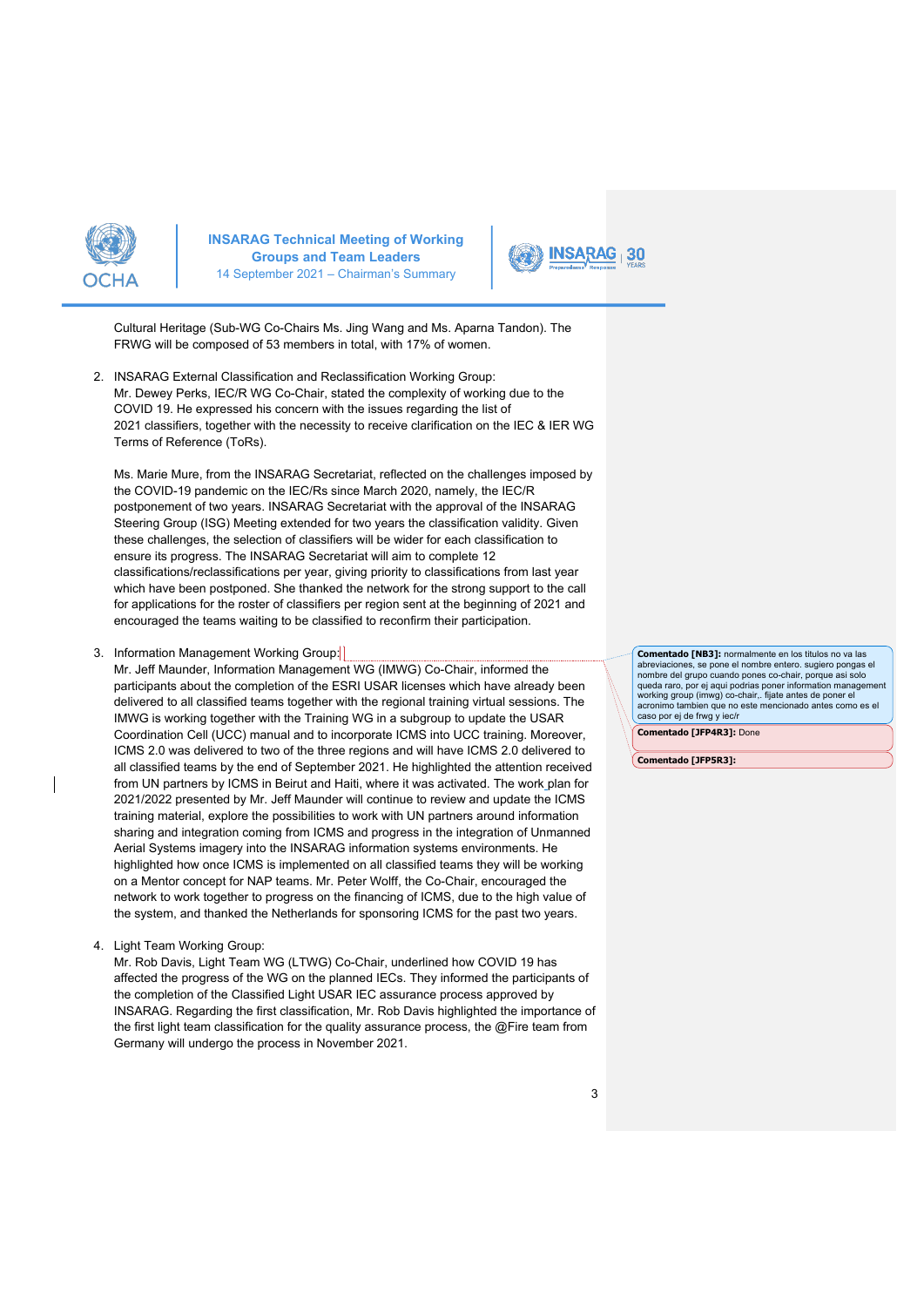



#### 5. Medical Working Group (MWG):

Mr. Antony Macintyre, MWG Chair, informed that the WG continues working in the engagements with WHO-EMT and in the ongoing revision of Medical Guidelines. Regarding the work plan for 2021/2022, the WG will continue to monitor the progress of the COVID 19 pandemic and incorporate the relevant emerging scientific evidence into MWG technical reference notes.

- 6. National Accreditation Working Group: Mr. Sebastian Mocarquer, National Acreditation WG (NAWG) Co-Chair, analyzed the results from the INSARAG Recognized National Accreditation Process (IRNAP) Survey, the key findings from the survey were the great interest in the IRNAP process, with high demand to the INSARAG network and the disparity in national USAR and NAP systems as a challenging factor for a global approach. The WG will continue to work on updating the Technical Note on the IRNAP. He underlined the challenges faced, given that the WG has never met face to face, and informed the participants about NAWG Technical Workshop planned for late November 2021.
- 7. Training Working Group: Ms. Kira Chebakova, Training WG (TWG) Co-Chair, informed that the WG has worked on the USAR Coordination Manual update, the national USAR Coordination Course supporting virtually the WGs and the revision of the FRP. The planned route for the TWG is to achieve the endorsement of the USAR Coordination Manual revision by USAR teams and the ISG, continue to update the USAR Coordination Course Package and deliver INSARAG IEC/IER Leadership training for Secretariat Representatives, TL and Mentors.

Update on First Responders Program (FRP): Mr. Peter Goxharaj confirmed that the pandemic has brought the opportunity to do the First Responders Program virtually, nonetheless the program will be hybrid, the theoretical module will be virtual but with a face-to-face closing exercise. The FRP 2.0 by the TWG will be done with a tri-partite approach: "Classic" First Responders (firefighters) with more specific techniques, "Normal" First Responders (Citizens) with more assistance and details and the Virtual First Responders. The final testing of the FRP v2.0 will be completed by the TWG between Autumn 2021 and Spring 2022, and it will take place in Cyprus and Georgia.

8. Transitional Guidelines Review Group: Mr. David Lewis, Transitional Guidelines Review Group (TGRG) Co-Chair, informed the participants about the work of the WG on the revision of the Draft USAR Coordination Manual, the presentation of the Senior Executive Program in Disaster Management and the presentation of the Organization de Bomberos Americanos (OBA).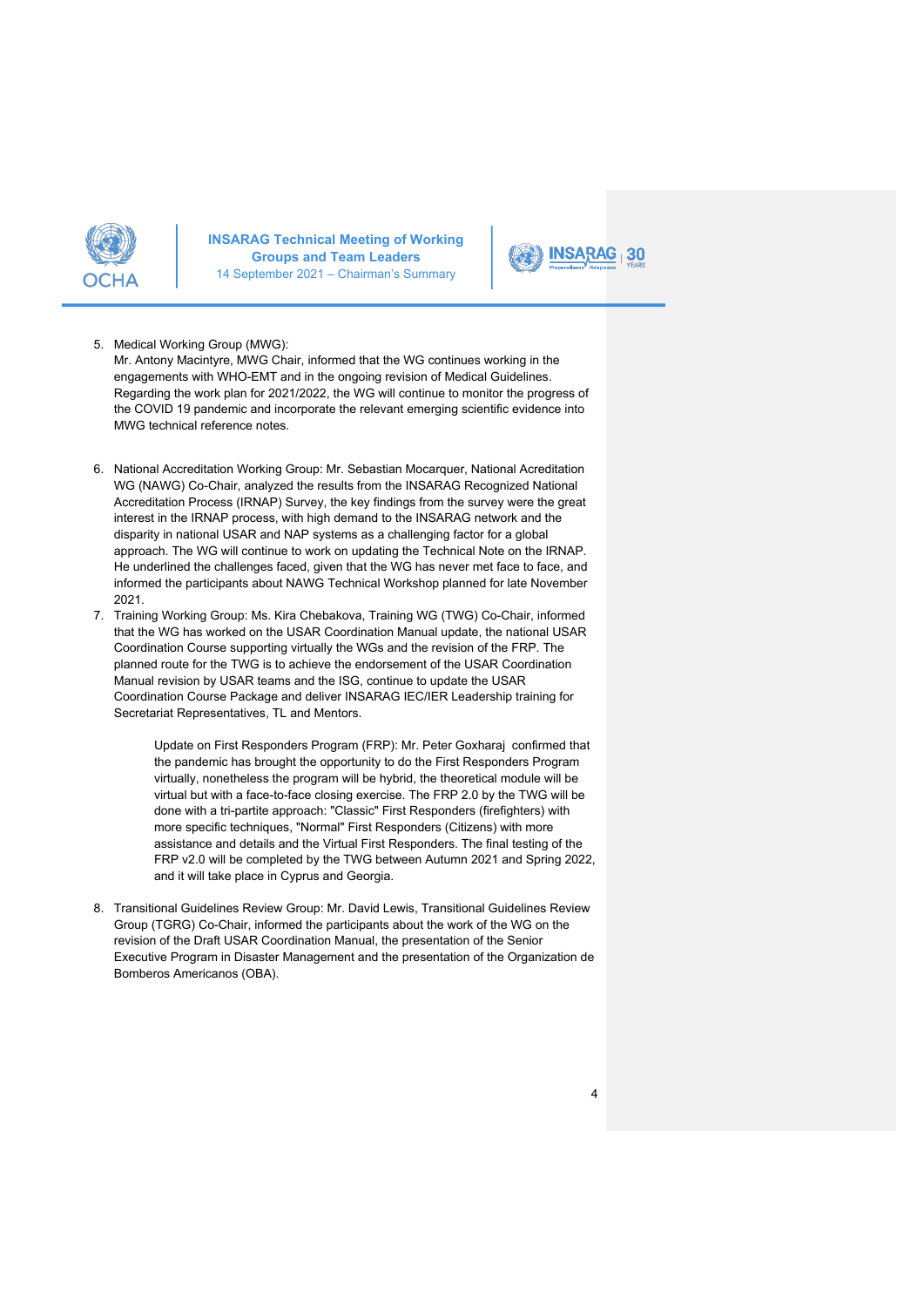



# **Session 3: Warsaw Declaration: Technical Consultations for Endorsement**

Lieutenant Colonel Michał Langner, , led the discussions on the technical consultations for the endorsement of the Warsaw Declaration during the Third IGM that will be virtually hosted by Poland on the 6th of October 2021.

During the first two IGM in 2010 (Japan) and 2015 (United Arab Emirates), the Hyogo and Abu Dhabi Declarations were endorsed, therefore the Warsaw Declaration is under regional and technical consultations leading to its endorsement in the IGM. The content of the WD has been discussed throughout the year and there are currently 13 points established. Ongoing discussions are taking place from certain regions on some of the Declaration's points, regarding the obligation for rescuers to be vaccinated and the Sendai Framework for Disaster Risk Reduction.

Lt. Col. Michał Langner presented the five pillars of the Warsaw Declaration:

- 1. Quality Standards: The Warsaw Declaration is a guide for the Strategic Plan for 2021-2026 and all regions were asked to submit inputs to be included in the WD to understand which pillars are crucial for each region.
- 2. Localization: This pillar focuses on localising response in disaster-prone countries and the development of the idea of the NAP.
- 3. Flexible Response: It is mostly described in clause seven. Despite the Civil Union Mechanism, the Europe Region needs to start this discussion in all regions.
- 4. Partnerships: This pillar highlights the importance of inviting new members to share the ideas they have developed in the last 30 years and to be open to new members to promote partnership for different platforms.
- 5. Pandemic Response: One crucial element in this pillar is the calls for support of the government around the world in fighting crises by all INSARAG field response teams and medical teams.

#### **Session 4: INSARAG Global Updates**

Ms. Haruka Ezaki, INSARAG AP Regional Focal Point, delivered five key INSARAG Global Updates from the Secretariat.

- 1. The Network Adapts:
- The establishment of the FRWG was formed very recently and represents all regions.
- INSARAG has been responding to the pandemic, starting with the Beirut port explosion in August 2020 and in August 2021 with two deployments, the first deployment included the forest fires in Europe, and the second deployment to Haiti, where the ICMS was also operationalized.
- IEC/R two-year extension is still valid and the IEC/R WG was formed.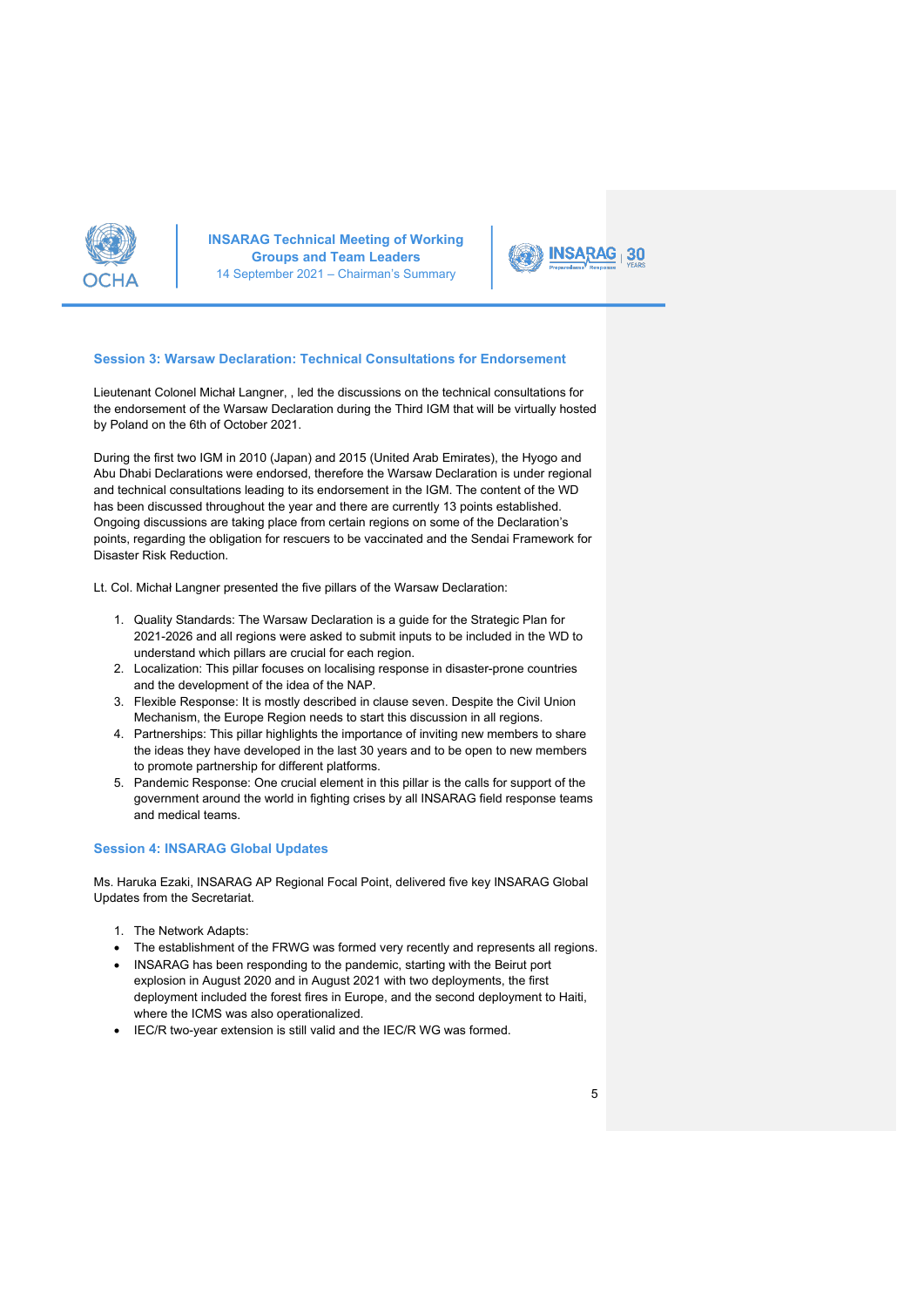



- The MWG developed a guide of field responses in the pandemic and the Joint Statement was made together with WHO EMT. The guide is still being updated by the WG.
- ICMS was operationalized and currently the INSARAG Secretariat is having consultations with member states to fund this system for the next few years.
- 2. Going Virtual:
- In Americas Region, Peru hosted a successful virtual Simulated Exercise (SIMEX) in June 2021.
- Asia Pacific Regional Group planning a virtual Earthquake Response Exercise (ERE) on 24 – 26 November hosted by China and co-led by Indonesia. First EXCON meeting held 14 September and next steps and work plans were agreed upon.
- UNDAC refresher course was extended to USAR starting from July. The next ERSIMEX is held on the 4-5 November.
- 3. Quality Standards:
- FRPV2.0 is being reviewed and WG is working on its implementation.
- 4. Partnerships:
- At the ISG 2021 the concept of IER taking place as EU MODEX is being adopted.
- First Response Guidelines discussed with the WHO EMT and there has been an operational response together in Haiti.
- IER WG for EMT has been established and INSARAG is supporting this from the network's perspective.
- 5. Face to Face meetings, trainings, and IEC/R:
- The Joint IER IEC will be held in Switzerland in November where the first light USAR team, @FIRE Germany, will be classified.
- Hybrid Humanitarian Networks and Partnerships Week (HNPW) will take place in 2022 as a three-week event on 02-20 May. Week one and three will be held remotely and Week two will take place physically in Geneva. During week two, there are plans for INSARAG Steering Group meeting to be conducted in Switzerland.

Mr. Clement Pauty, from the INSARAG Secretariat, presented the Draft 2022 Calendar for the INSARAG Secretariat. He informed that 12 IEC/Rs are planned for 2022. The hybrid HNPW/ISG event will be held physically in Geneva in May. TL meeting will be held in Qatar, in March.Several remote trainings planned for 2022: IRNAP Exercise in Singapore and a Field Exercise in North Macedonia.The next Regional Meetings are expected to be held in Seoul for Asia Pacific, Istambul for Africa, Europe and Middle East (AEME) and Buenos Aires for The Americas. The WG meetings are dependent on the frequency chosen by Chairs and Co-Chairs of the WG. He underlined that this is a draft calendar for 2022 so new meetings, trainings and events can be added and/or modified. The Calendar 2022 will be shared in the incoming weeks.